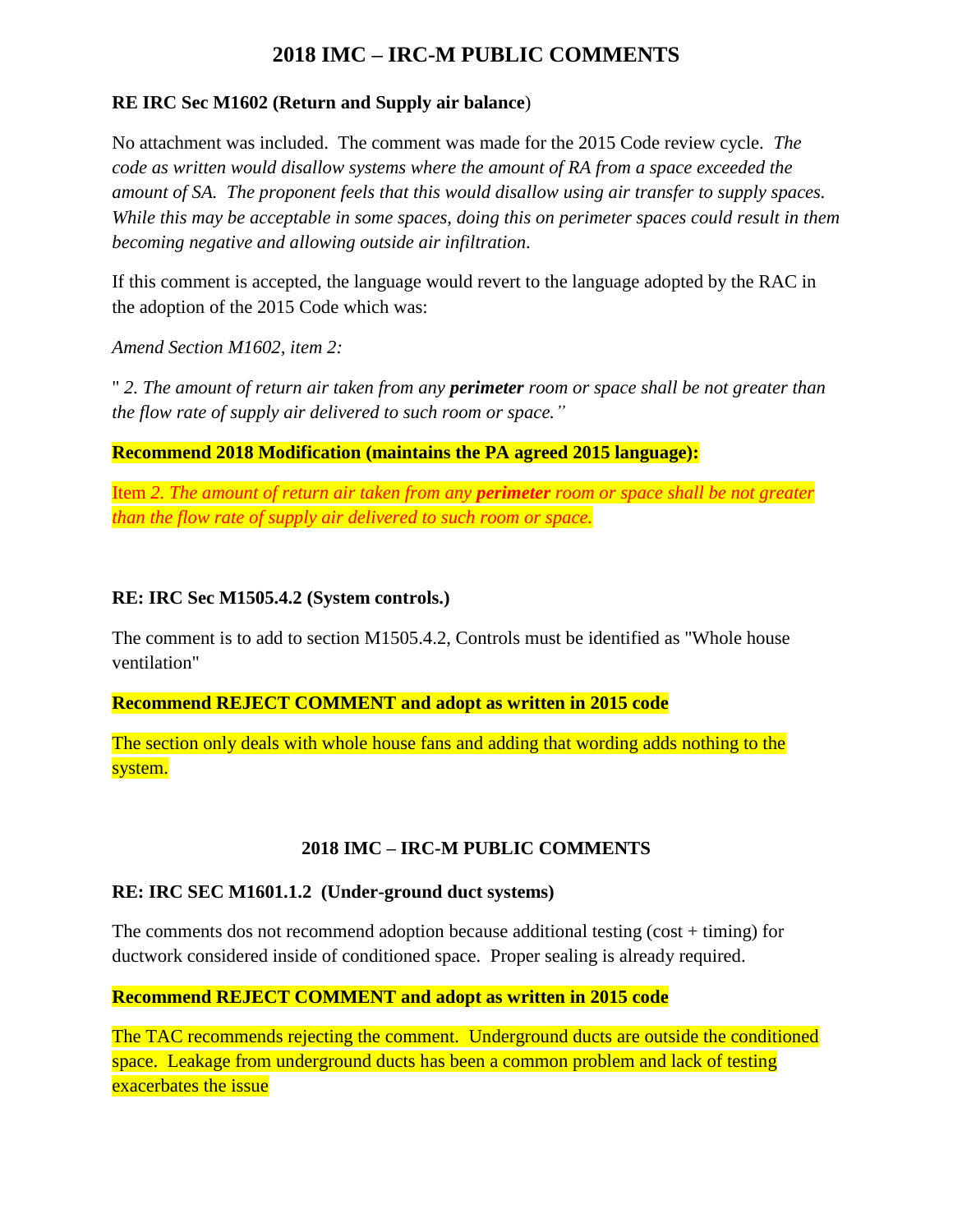# **RE IRC Sec M1601.1.1(8) Above-ground duct system**

Comments is not to adopt M1601.1.1(8) into the PA UCC. Remain on current language. Reason: Would require access panels in ceilings of finished areas at each of these locations (example: in ceiling of 1st floor of slab unit if trunk line and runs are located between floors). Most adjustments to flow are handled at the register location.

#### **Recommend REJECT COMMENT and adopt as written in 2015 code**

The TAC recommends rejecting the comment. Adjusting at the register is not proper balancing for duct systems.

#### **RE: IRC Sec M1503.6.2 Makeup air dampers**

Comment is not to adopt M1503.6.2 into the PA UCC. Remain on current language. Reason: New language could require further testing to show the damper is compliant if no listing mentioned.

**Recommend REJECT COMMENT and adopt as written in 2015 code**

The section is very descriptive and no listing is mentioned.

# **2018 IMC – IRC-M PUBLIC COMMENTS**

#### **RE: IRC SEC M1502.4.2 Duct installation**

Comment is not to adopt M1502.4.2 in the PA UCC. Remain on current language. Reason: Current language does not include the last sentence about deformation. A small dent due to handling could be a deformation and should not create a code violation.

**Recommend REJECT COMMENT and adopt as written in 2015 code**

Eliminating section could allow round duct to be deformed to oval changing friction **characteristics** 

#### **RE: IRC Sec M1502.3.1 Exhaust termination outlet and passageway size**

Comment is not to adopt M1502.3.1 into the PA UCC. Remain on current language. Reason: M1502.3.1 - Current language of 4" nominal is consistent with other sections of the mechanical code. Who will be checking to see if the crimped pipe at joint actually meets or exceeds the 12.5 sq inches? 4" nominal is 12.56 sq inches.